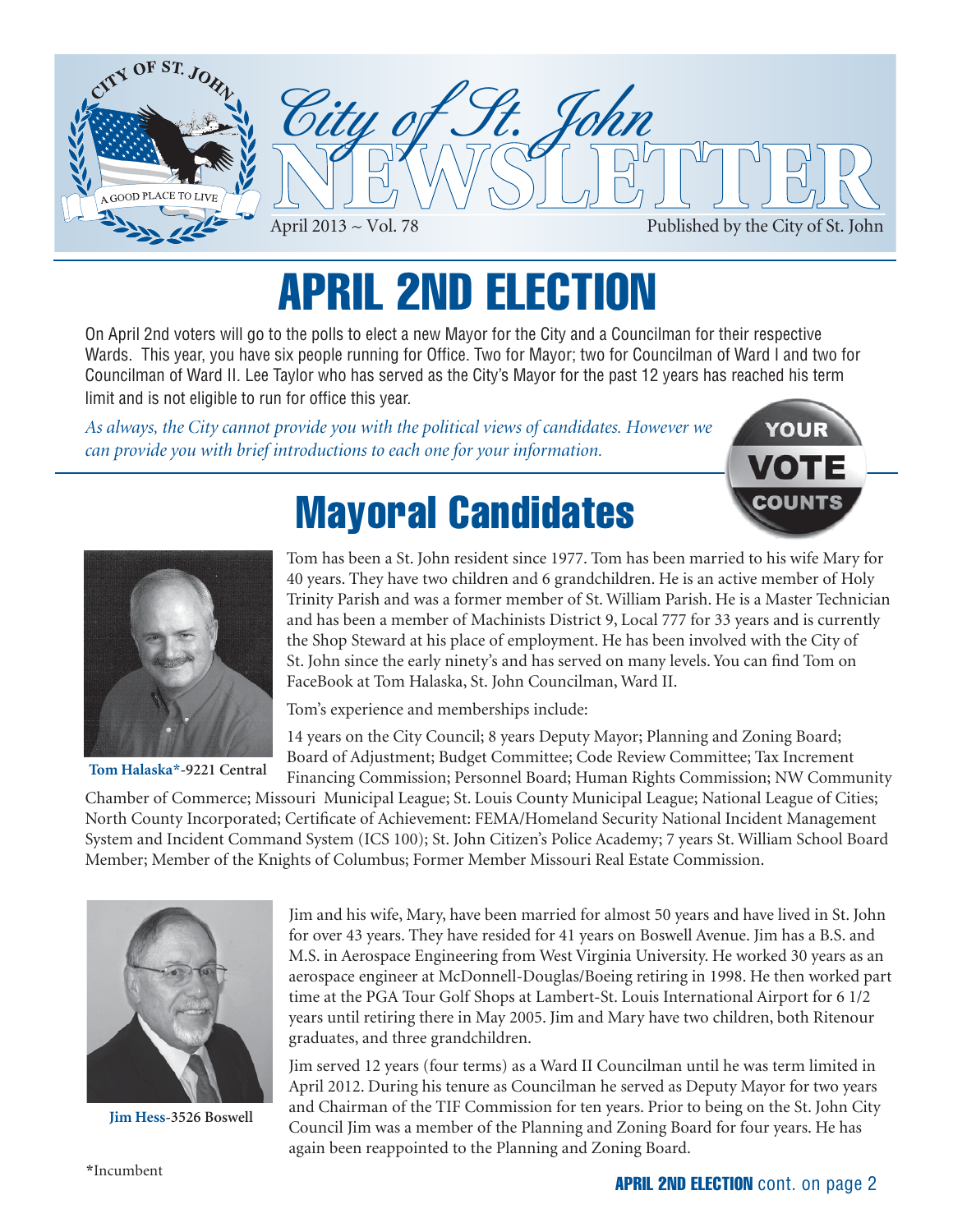# WARD I Councilman Candidates



**Justin Saffell\* 8647 Ardelia**

Justin has been a resident of St. John for 24 years. He has a Bachelors Degree in Political Science at the University of Missouri – St. Louis.

He has worked in banking and corporate and legal services for the past 7 years. He recently left his job in corporate and legal service to start a microbrewery in Saint Louis.

He has been a Council member for 6 years. In addition he serves on the Planning

and Zoning Board, Budget Committee, Bid Review Committee, TIF Commission (currently Chairman) and is a former member of the Human Rights Commission.



into the US Army for 6 years as an M.P. After his discharge, he went to college and has an Associates Degree in Law Enforcement. He is retired now.

David has been a lifelong resident; over 30 years in St. John. He lives with his wife, Susie. They have one son who lives in Atlanta. He went to Ritenour High School and after graduating in 1969, went directly

# WARD II Councilman Candidates



**Bill Bales\***

Bill has lived in the City of St. John for over 10 years. He is married to Jennifer and they have a daughter, Mackenzie.

He is the owner of Bales Property Services, a landscape maintenance company that provides service to commercial, multi-family and residential property owners.

Public Service Information/previous experience: Before starting his own business, Bill was employed as a Building Inspector for the Cities **of St. John, Rock Hill & Clayton. During his Christopher Stewart Christopher Stewart** tenure as an inspector, Bill was involved with

many aspects of City government and has experience dealing with City Ordinances, building codes, code review and planning & zoning issues.

In addition, he has actively participated in City Council meetings, Public Hearings, Municipal Housing Courts, Planning & Zoning Board meetings and Board of Adjustment meetings.



**3407 Charlack**

Christopher has lived in the City for over a year now. He is currently attending both the University of Missouri-St. Louis and St. Louis Community College-Florissant Valley.

He is studying Economics and Education. He is also currently serving as treasurer for the Student African American Brotherhood at the Florissant Valley campus.

## RETIREMENTS



**\***Incumbent

*Sergeant Charles "Butch" Barger* is retiring after working twenty-nine (29) years for the St. John Police Department. Butch held a variety positions during his tenure with St. John. He was a Firearms Instructor, Shift Supervisor, Certification Manager and Administrative

Sergeant. Butch's retirement plans are golf, fishing, and spending time with his grandchildren.



Corporal Bruce Kahmke is also retiring after twenty-nine (29) years of dedicated service to the St. John Police Department. During his career, Bruce was an Assistant Shift Commander and Field Training Officer. He was also a Citizens Police Academy Coordinator. Bruce's retirement plans are moving to the Lake of the

Ozarks for fishing and relaxation.

 $\bigcirc$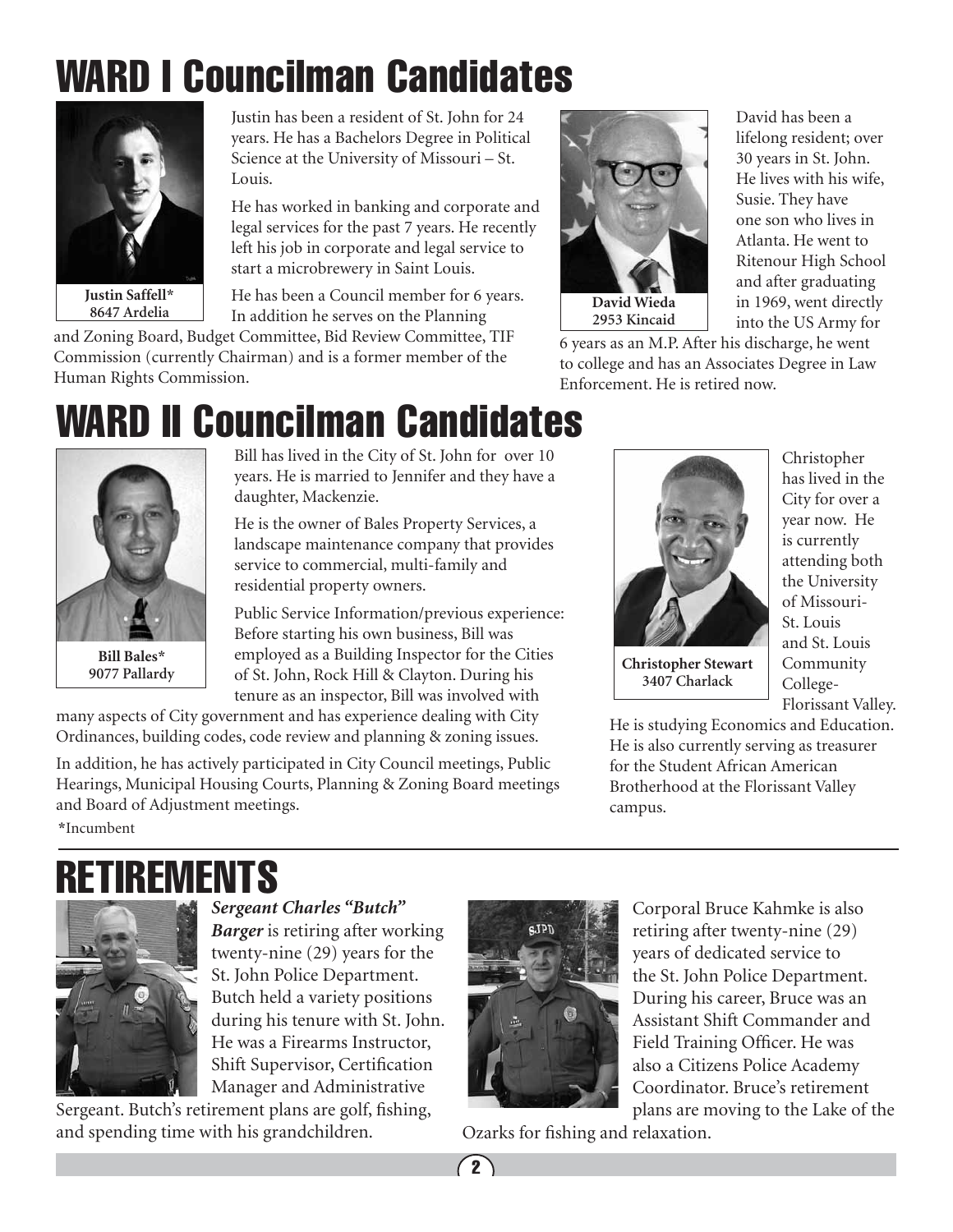

#### Dear Residents,

As this will be my last article in the City Newsletter, I wanted to take this opportunity to thank you. It has been an honor and privilege to serve you these last twelve (12) years as your

Mayor and as Councilman of Ward 2 for several years prior to that.

I leave office with feelings of accomplishment. I am very proud of the revitalization of our St. Charles Rock Road Business District and am looking forward to the addition of a McDonalds restaurant and a CVS pharmacy to our City.

My hope for St. John is the continued progress of our business districts, programs targeted to benefit our senior citizens and the maintaining and improving of our residential areas to keep up our property values and keep St. John, as our motto says, *"A Good Place To Live"*.

In closing, I would like to thank the dedicated employees of St. John; the entire Administrative Staff, Police Department, Municipal Court and Public Works Department for their hard work and dedication to this City.

And last, but not least, I thank the City Council. Without their hard work, ideas and honesty my time as Mayor could never have been as productive and fulfilling.

Best Wishes,

Lee Roy M. Taylor

# ANNUAL CITY GARAGE SALES

After last year's sales, we sent out a survey to all participants on how they liked the new sale format. An overwhelming majority said they liked the City being split in half for the sales. They thought it brought more people to the sellers because only half the town was holding sales at a time; as well as allowing the sellers from one side of town to shop the sales in the other side of town.

#### *So, the City Council decided to keep the format the same again this year, but with one little change. . . . . . . .*

**Rain Outs:** When we looked at trying to fine tune this part of the sale so as to cut down on the confusion of a "rain out"date, we decided that we should just change it entirely. So after careful consideration, we decided to eliminate "rain out" dates.

This year each side of town will have two Saturdays in which they can hold their garage sales. If sellers want to sell on only one of the two days or both days, they will be allowed to. If someone elects to sell on the first day and closes due to rain, they can still sell on the second day. If someone elects to sell only on the second day and closes due to rain, they can always get a garage sale permit for another day. All residences are allowed three sales per year with a permit. It will be each seller's prerogative. This will also allow people to sell and shop in their own side of town if they like, as well as the other side of town.

For those that don't know, and a reminder to those that do know, the City is divided into the following two sections for sales:

**• East of Brown Road (including homes on the East side of Brown Road) will hold their sales on the first & second Saturdays in June (June 1st and 8th).** 

**• West of Brown Road (including homes on the West side of Brown Road) will hold their sales on the third and fourth Saturdays in June (June 15th and June 22nd). The sales will be held on their respective Saturdays from 7 am - 3 pm. For these days only, no garage sale permits will be required. If you want to hold a sale on a date other than your respective side of town, you will need to obtain a permit from City Hall (no charge).**

Residents are encouraged to sign up at *www.cityofstjohn*. org, and click on the Garage Sale Tab at the top of the home page. From there you will be able to create an account, enter your sale items and edit or delete them if you need to do so at a later time. Your entry should show up online in approximately 24 hours; 48 hours if entered on a weekend.

Remember, the web site also allows you the benefit of listing two "Featured Items With Photos" for your address. The featured items and/photos are not required entries but are just an option should people wish to use them.

Again this year, users will be able to print out a list of all entries in order by address. This will provide potential buyers the means to print an up to date list of participating addresses at any time instead of having to go up to City Hall for a copy.

And finally, after your sale is all said and done, what do you do with the items that didn't sell?

The City's website will have a listing of various organizations that you can call to schedule a home pickup of your left over items. By calling an organization to your home, you won't have to load up and take the items to a drop off point like last year. It is also handy if you have any larger items to donate that won't fit into your car. This list will be available on-line closer to the sale dates.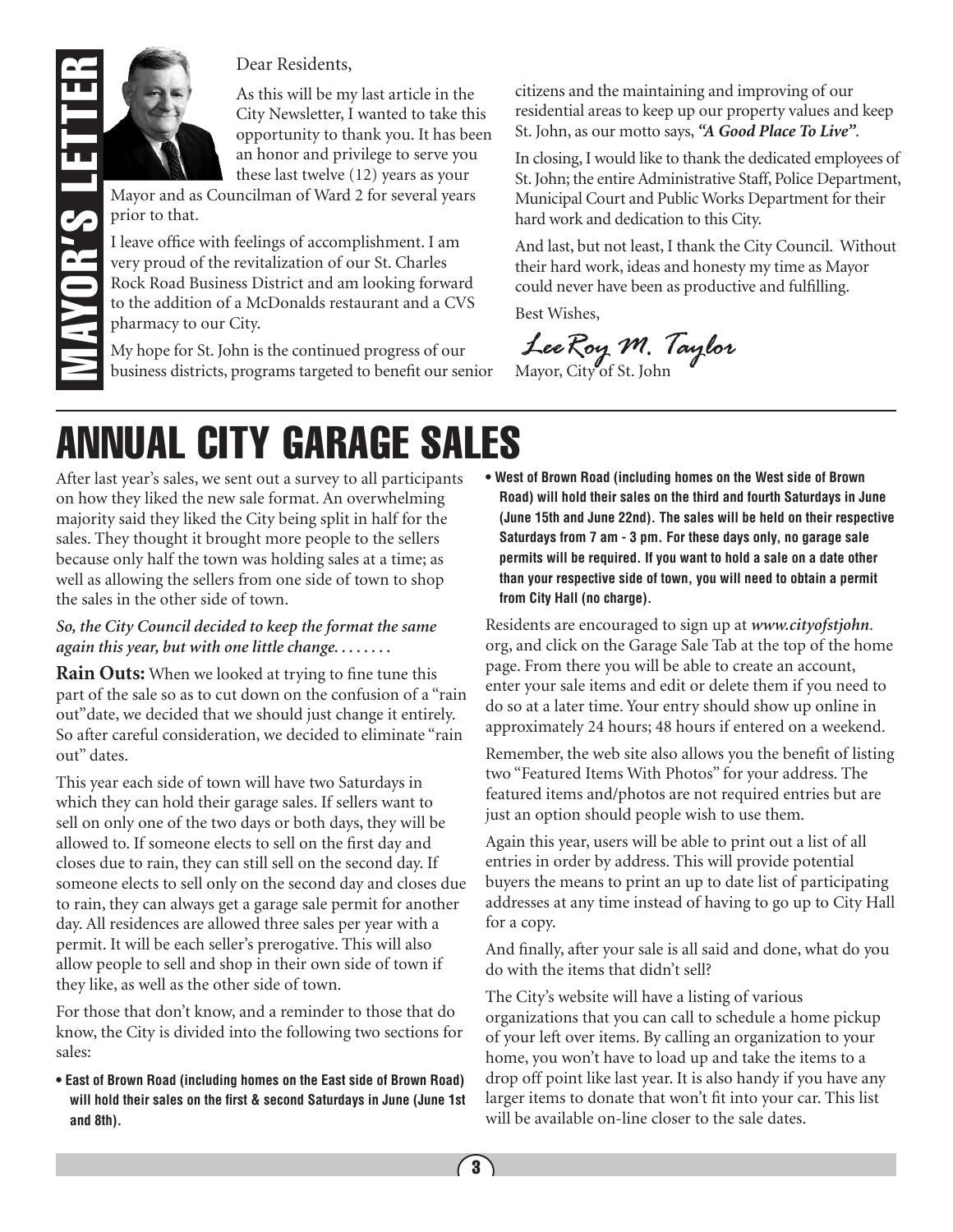## UPCOMING COMMUNITY EVENTS

#### ST. JOHN POLICE SCHOLARSHIP PROGRAM

During the past thirteen (13) years, the St. John Police Department has awarded nearly \$45,000 to graduating seniors from Ritenour High School. Our scholarship program is also available to graduating seniors who are St. John Residents attending all area high schools. The St. John Police Scholarship Program is funded through various fund raising efforts and community partnerships with local businesses.

Scholarship applications can be found on our City's web site and must be turned in by Friday, April 12, 2013.

#### SAINT LOUIS COUNTY OFFERS INCOME TAX ASSISTANCE TO SENIOR CITIZENS

*FREE assistance* with simple federal and state income tax forms and the Missouri Property Tax Credit Claim (Mo-PTC or "Circuit Breaker") is available through the Saint Louis County Department of Human Services' County Older Resident Programs (CORP).

**Preparation of Federal, State and Missouri Property Tax Credit Claim forms is provided at various St. Louis County sites, including the St. John Municipal Center.** Individuals eligible for this assistance must be a Saint Louis County resident, *60 years or older with income of \$51,000 (includes Social Security) or less.*

CORP tax assistance may be scheduled, beginning Jan. 28, 2013, by calling Monday-Thursday, 9 am - 2 pm.

For North County locations, please call (314)615-7447. For South County locations, please call (314)615-4037. Persons with hearing impairments may call 800-735-2966

### 2nd Annual Trivia Night Fundraiser To Benefit Officer Jim Davis' Memorial Fund Saturday, April 20, 2013

St. Ann Community Center #1 Community Center Drive • St. Ann, MO 63074

Doors Open at 6 pm • Trivia Starts at 7 pm \$25/Person or \$200/Table (8 person per table)

Beer, Setups and Pretzels provided. Bring your own snacks and/or bottle. Raffle Items • Silent Auction • 50/50s • Scratch-Off Lottery Tree

All proceeds go to a trust for the education of Officer Davis' three children

For tickets and/or information contact: **The City of St. John at (314) 427-8700, #3**

### Street sweeping schedule

Just a reminder that with the purchase of a new street sweeper last year our goal is to sweep the entire City once a month, year round, weather permitting. We will need to coordinate our sweeping with Allied Waste trash pick-up so that we are not trying to sweep around trash cans set out at the curb. Allied Waste collects trash from a designated zone of the City every day of the week so we have configured our sweeping zones based on their trash pick-up schedule. We have decided that we will sweep the entire City the first full week of each month. The streets in each zone and the day of the week that zone will be swept are as follows:

Zone 1 Will Be Swept On Monday Of The First Full Week Of Each Month. **Zone 1**: Hume, Hilleman (off of Hume), Walton, Ridgeway, Kincaid, Endicott, Renz, Melody, Betty Lee, Ramona, Connor, Outerbelt Ct. and Wood.

Zone 2 Will Be Swept On Tuesday Of The First Full Week Of Each Month. Zone 2: Havenbrook, Belhaven, Belcrest, Hagner, Ardelia, Moran, Hilleman (between North & Ardelia), North Ave. (between McKibbon and Valleywood), Ginger, Loyd, Markdale, Valleywood, Norman, Debbie Ct., Engler, Hilleman (off of Engler), Thomas, Kitchell Ct., Chaney Ct., Rosalind, Madeline, Engler Park Ct.

Zone 3 Will Be Swept On Wednesday Of The First Full Week Of Each Month. Zone 3: St. Charles Ln., Eminence, Charlack, Roy, Lindscott, Janet Ct., St. Louis Ave., Rosemore, North Ave. (Brown Rd. to Boswell), Patrice, Pallardy, Patrick, Herbert, McNulty (Brown to dead end in cul-de-sac), Killarney Ct. and Bobb (from Brown to Boswell).

Zone 4 Will Be Swept On Thursday Of The First Full Week Of Each Month. Zone 4: Bristol, Orlando, McKibbon, Crocus, David, Susan, Ezra, Mavis, Marvista, Maryknoll, Marshall, North Ave. (McKibbon to Brown), Winterowd, McNulty (Brown to Marshall), Kitchell (off of McKibbon), Bobb (Marshall to Brown), Harry's Ln., St. Charles Ln., Toddy, John Pl., North & South.

Zone 5 Will Be Swept On Friday Of The First Full Week Of Each Month. Zone 5: Boswell, Ritenour Ct., Gordon, Jonell Ct., Francis Ct., Frann Lynn Ct., Central, Leenora, North Ave. (Woodson to Edmundson), Bobb (Brown to west City limits), Marvin, Marvin Gardens, Calvert, Dix, Joel Ct., Edmundson, Burdella, Roslan, and Edmund.

Please look carefully at the above schedule and determine which zone you live in and on which day your street will be swept. We ask that you do not park your cars on the street on the day your street is scheduled to be swept. Finally, if the weather is rainy or otherwise inclement, and if your regular sweeping day falls on a holiday, we will not sweep your street that month.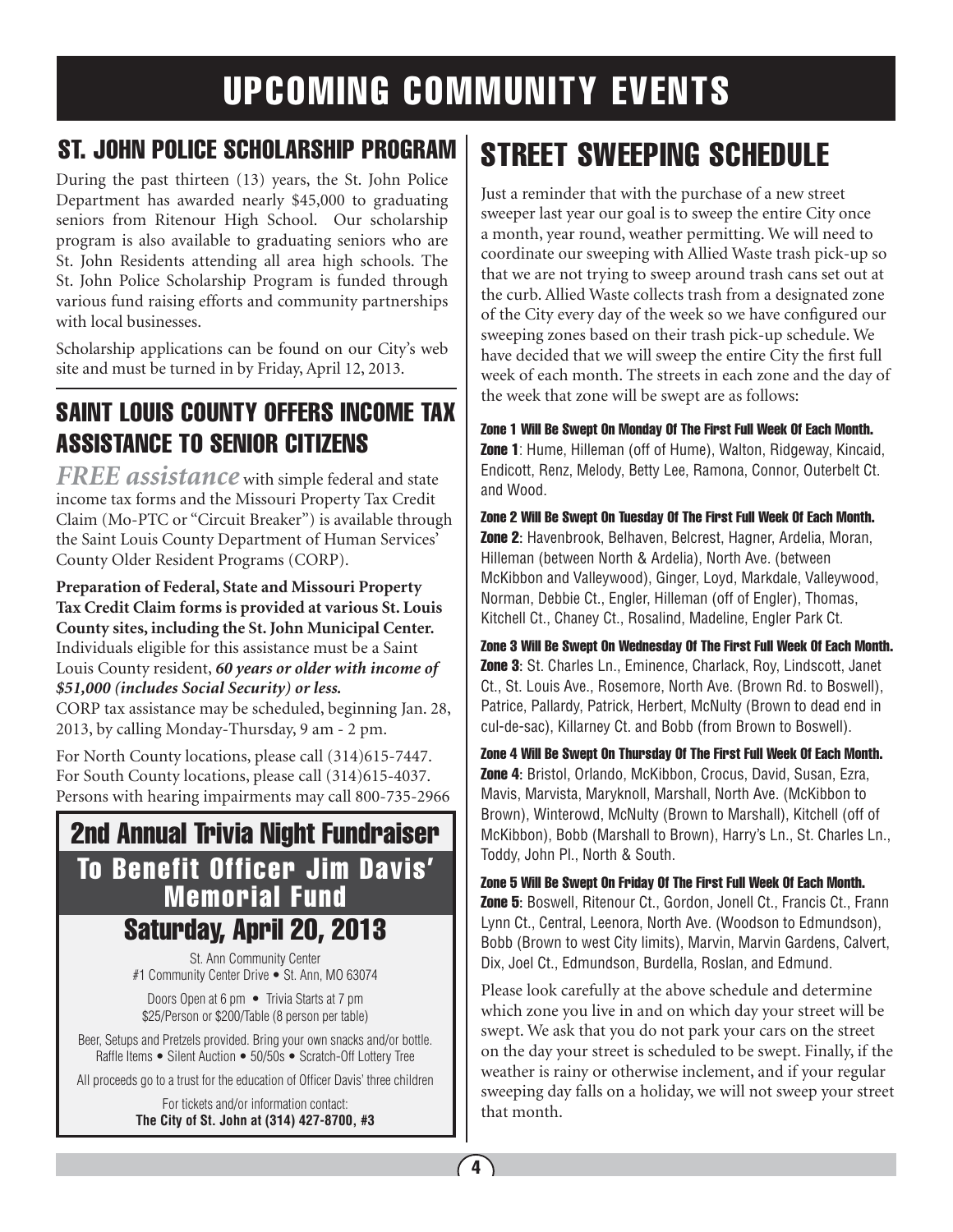## UPCOMING COMMUNITY EVENTS

### PRESCRIPTION DRUG TAKE-BACK PROGRAM... GOT DRUGS?

#### **St. John Municipal Center Lobby 8944 St. Charles Rock Road • 10 am - 2 pm**

On Saturday, April 27, 2013, during the hours of 10:00 a.m. to 2:00 p.m., DEA will coordinate a collaborative effort with state and local Law Enforcement agencies including the City of St. John Police Department for the focus of removing potentially dangerous controlled substances from our Nation's medicine cabinets. This national Take-Back day will provide a unified opportunity for the public to surrender expired, unwanted, or unused pharmaceutical controlled substances and other medications to Law Enforcement Officers for destruction. This one-day effort will bring national focus to the issue of pharmaceutical controlled substance abuse. The program provides an opportunity for Law Enforcement, prevention, treatment and the business communities to collaborate and establish a safe collection site for all Americans, regardless of where they reside.

The City of St. John Police Department will again host its collection site in the lobby of the City Municipal Building located at 8944 St. Charles Rock Road. This has been very successful during past collections and we anticipate this one to be equally successful.

This program is completely anonymous and the public is encouraged to safely dispose all unused and unwanted controlled, non-controlled, and over the counter substances at our site.

Participants may dispose of their medication in its original container being sure that the lids are tightly sealed. NOTE: Used intra-venous (IV) solutions, injectibles, and syringes are not allowed to be dropped off at the collection site due to potential hazards posed by blood-borne pathogens.

> PLEASE - NO NEEDLES AT ALL. Questions or concerns may be addressed to: Sergeant Robert Connell, (314) 427-8700 ext #5

## spring cleanup *Extra trash - April 22-26, Limb Chipping - April 29-30*

Spring Clean Up will be held from April 22-26 this year. During that week Allied Waste has agreed to pick up the extra "stuff" you may want to get rid of during your normal pick up time. As a reminder, no hazardous waste, car parts, tires, batteries or construction material will be taken. Just set it out at the curb with your usual trash cart (in a neat and orderly manner), and Allied Waste will pick it up.

Then, you can do your final tree trimming for the spring and set out the limbs to be chipped on the week of April 29-30. The Street Department will run the chipper through the entire City one last time for the spring on those two days to pick up the last of your limbs. After those days the chipper will be put away for the spring as we have much other work to do this year. So please be sure to get your limbs out for the chipper on April 29-30. After that, it will be up to you to dispose of them.

### 2013 Annual rabies clinic *Saturday, May 11 City of St. John & Rock Road Animal Hospital*



Join us for the 2013 Annual Rabies Clinic!! Rock Road Animal Hospital veterinarians will be offering vaccinations for dogs and cats at a reduced rate.

Our Annual Rabies Clinic will be held on the lower level of the new Public Works Garage, located at 8920 Bristol Avenue (behind City Hall). Vaccinations will be administered from 1:00-2:30 pm. City of

St. John Animal Licenses will be available at the clinic for \$2.00 each.

We are unable to accept credit cards at this location and will accept checks and cash only.

As a matter of public safety, all animals are required to be crated or on a very short leash to disallow contact with other individuals or animals.

**ALTERED - SPAYED/NEUTERED ANIMALS** RABIES &DHLPP or FVR/CP PACKAGE \$42.00 INDIVIDUAL RABIES SHOT ONLY \$22.00 INDIVIDUAL DHLPP or FVR/CP SHOT \$25.00 FELINE LEUKEMIA \$20.00

**UNALTERED ANIMALS**

RABIES &DHLPP or FVR/CP PACKAGE \$50.00 INDIVIDUAL RABIES SHOT \$30.00 INDIVIDUAL DHLPP or FVR/CP SHOT \$25.00 FELINE LEUKEMIA \$20.00

*We hope to see you there!*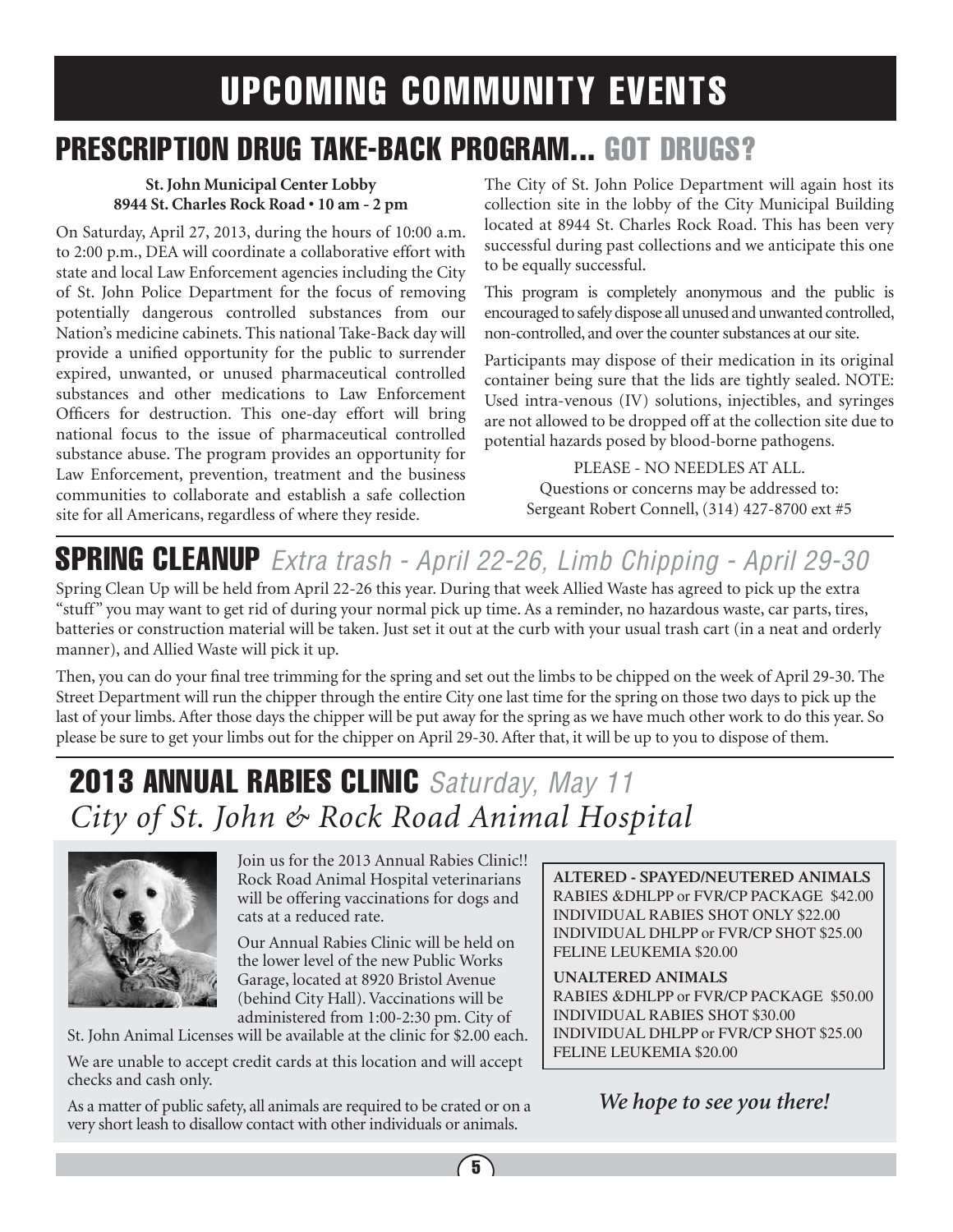

With spring just around the corner we will begin to see yard flags and most importantly American Flags being flown within our city. Many times we see American flags displayed that are tattered, faded and sometimes touching the ground or displayed incorrectly.

We checked with our local Veteran's Administration and here's what we found regarding the care, displaying and disposal of our flag:

The federal flag code says the universal custom is to display the U.S. flag from sunrise to sunset on buildings and stationary flagstaffs in the open, but when a patriotic effect is desired the flag may be displayed 24-hours a day if properly illuminated during the hours of darkness. Also, the U.S. flag should not be displayed when the weather is inclement, except when an all-weather flag is displayed.

On special days, the flag may be flown at half-staff. On Memorial Day it is flown at half-staff until noon and then raised.

#### *Avoid Dishonoring the Flag.*

*Here are some things to avoid when handling a U.S. flag.* 

**Do not let the flag touch the ground.** 

**Do not fly flag upside down unless there is an emergency.** 

**Do not fly a tattered, faded or otherwise deteriorated flag**

**Do not carry the flag flat, or carry things in it.** 

**Do not use the flag as clothing.** 

**Do not store the flag where it can get dirty.** 

**Do not use it as a cover.** 

**Do not fasten it or tie it back. Always allow it to fall free.** 

**Do not draw on, or otherwise mark the flag.** 

**Do not use the flag for decoration. Use bunting with the blue on top, then white, then red.**

Please contact your local VFW Post if you'd like assistance or more information on proper flag disposal. You may also contact the local Girl Scout or Boy Scout organizations as they have flag disposal ceremonies as well.

For more information you can read the entire Flag code. Public Law 94-344, known as the Federal Flag Code, contains rules for handling and displaying the U.S. flag.

### 2012 amendments to the municipal code

Ordinance 982 which amended Section 235.100 – Storage of Salvageable Materials. All salvageable materials (lumber, boxes, barrels, bricks, stones or similar materials) must now be stored off the ground at least twelve (12) inches and must be removed off the property within thirty (30) days unless there is a building permit in effect.

Ordinance 983 which amended Section 235.110 – Storage of Used Tires. From now on, no person, firm or corporation shall store one (1) or more tires outside of a building located on any premises within the City limits.

Ordinance 985 which amended Section 230.060 (B) (2) (a) (3) – Accumulation and Storage of Refuse. The requirement for storage of cord wood (wood to be used in fireplaces or woodstoves) to be kept off the ground has been lowered from eighteen (18) inches to twelve (12) inches.

Ordinance 987 which amends Section 505.010 – Adoption of the Building Code, and Section 520.020 – Adoption of Property Maintenance Code. The adopted building code is amended to exclude portable carports from having to comply with the fire resistance rated construction provisions of Chapter 7. In addition, the fire safety provisions of Section 703 of the adopted Property Maintenance Code shall not apply to existing portable carport structures.

Ordinance 988 which repeals Ordinance No. 764 and amends Section 520.023 of the Code. The fire resistance ratings of the adopted Property Maintenance Code (Fire Resistance Ratings) shall not apply to existing garages located in the basements of residential structures.

Ordinance 996 which amends sections of the Municipal Code as it relates to the cost of certain public meetings. Sections 400.450 and 460 were amended to require that the applicant will pay for the cost of advertising public hearings and meetings instead of the City paying for it.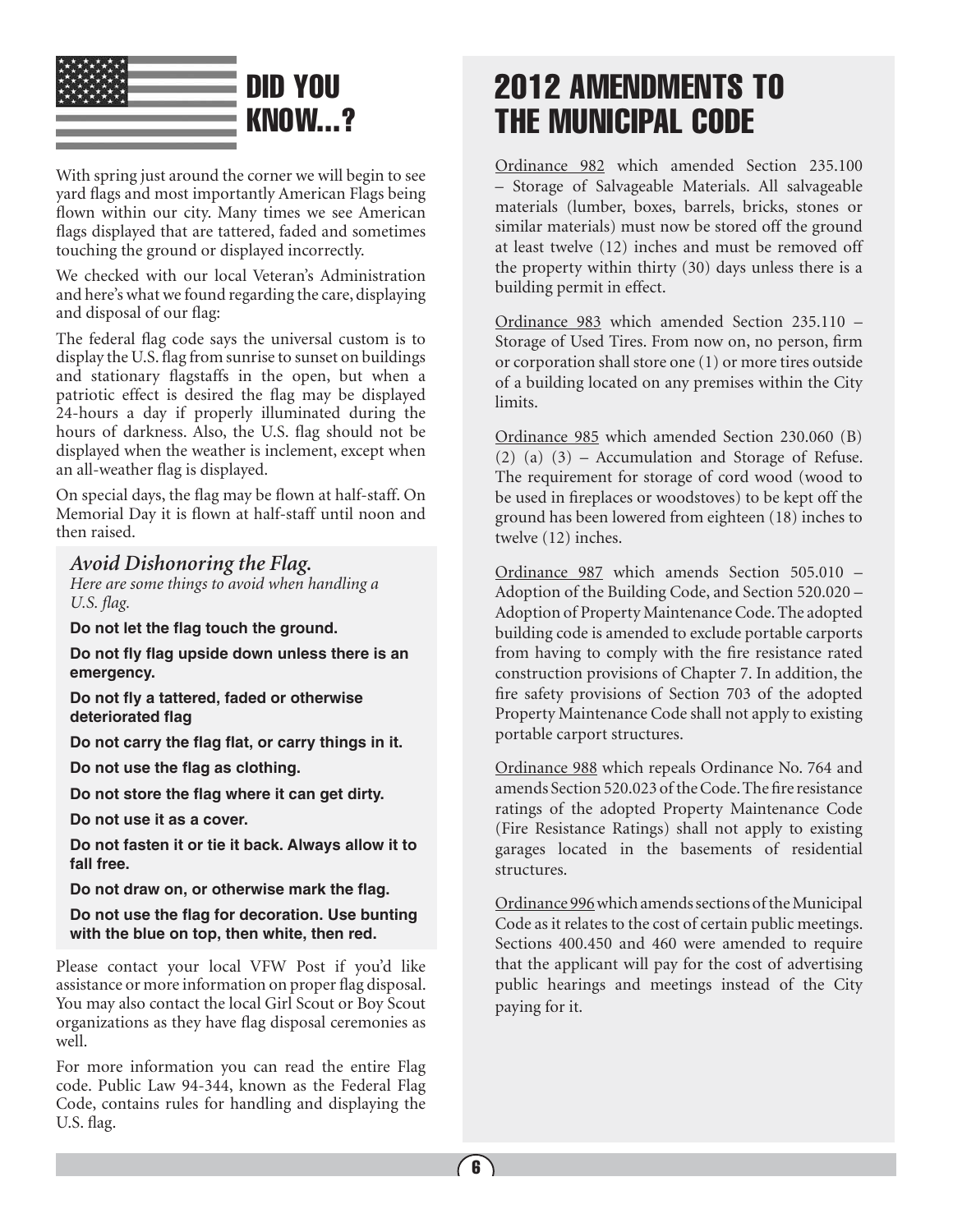## traffic management program

The City of St. John is implementing a Traffic Management Program to address the local residential roadway related traffic concerns of our community.

Under this program, staff will work with residents to identify traffic problems in their neighborhood and create a neighborhood traffic plan that consist of solutions that are acceptable and appropriate.

The program will also address issues relating to major streets and intersections. A Traffic Management Program will be another part of the City's commitment to the safety and livability of residential neighborhoods.

A copy of the Traffic Management Program application and guidelines can be downloaded at our City web site. Just click on the Police Department Tab at the top of the home page, then go to the Main Menu of the Police Department Page, on the right hand side of the page.

### Parking restrictions

Did you know that it is illegal to park a vehicle on a sidewalk in our city? The City Hall and Police Department periodically receives complaints about residents parking/blocking sidewalks. Vehicles cannot be parked on sidewalks even when the sidewalks are part of a resident's driveway. Sidewalks have been installed to make our streets safe for pedestrian traffic. Everyone's cooperation is essential and appreciated.

## Did you know...?

It is against the law to park an unattached trailer on the street.

## keeping our students safe (K.O.S.S.)

The St. John Police Department and the Ritenour School District are committed to providing a safe and secure learning environment for students in our schools. The St. John Police Department will begin making frequent appearances at schools throughout the day/ week. This is in addition to School Resource Officers and DARE Officers already assigned to schools. Our intentions are not to alarm students, staff, and parents or make them feel uncomfortable. We simply want to promote a safe and secure learning environment for our neighborhood schools. We also encourage parents, students, and neighbors to report any suspicious activity observed in and around our schools.



## sobriety checkpoints

The St. John Police Department was successful in obtaining a grant from the Missouri Department of Transportation Highway Safety Division to conduct several sobriety checkpoints throughout the year.

One weekend each month, St. John Police will be conducting sobriety checkpoints. Drivers suspected of intoxication will be given a brief field sobriety test. Confirmed drunk drivers will be arrested.

While some area motorists may be slightly inconvenienced by these stops, citizen patience and cooperation will assist in this important safety effort.

### SENIOR CITIZEN UTILITY TAX **REBATE**

 Utility tax rebates will be issued now until April 30, 2013 for the year 2012. The rebate is \$30.00 per household. In order to qualify for this rebate, residents must:

- **1) Have turned sixty-five (65) years of age or older at some point during the year 2012**
- **2) Currently reside in the City and have previously resided in the City for the entire calendar year of 2012**
- **3) Apply on forms provided by the City for a rebate on the previous year's taxes.**

Qualified residents need to provide the following documentation to the City Hall in order to collect the rebate:

- **1) Picture identification**
- **2) Identification showing current address and date of birth**
- **3) One utility bill for January 2012 and one bill for December 2012 reflecting the address which they reside at and are requesting the rebate for.**

Questions? Please contact City Hall at 427-8700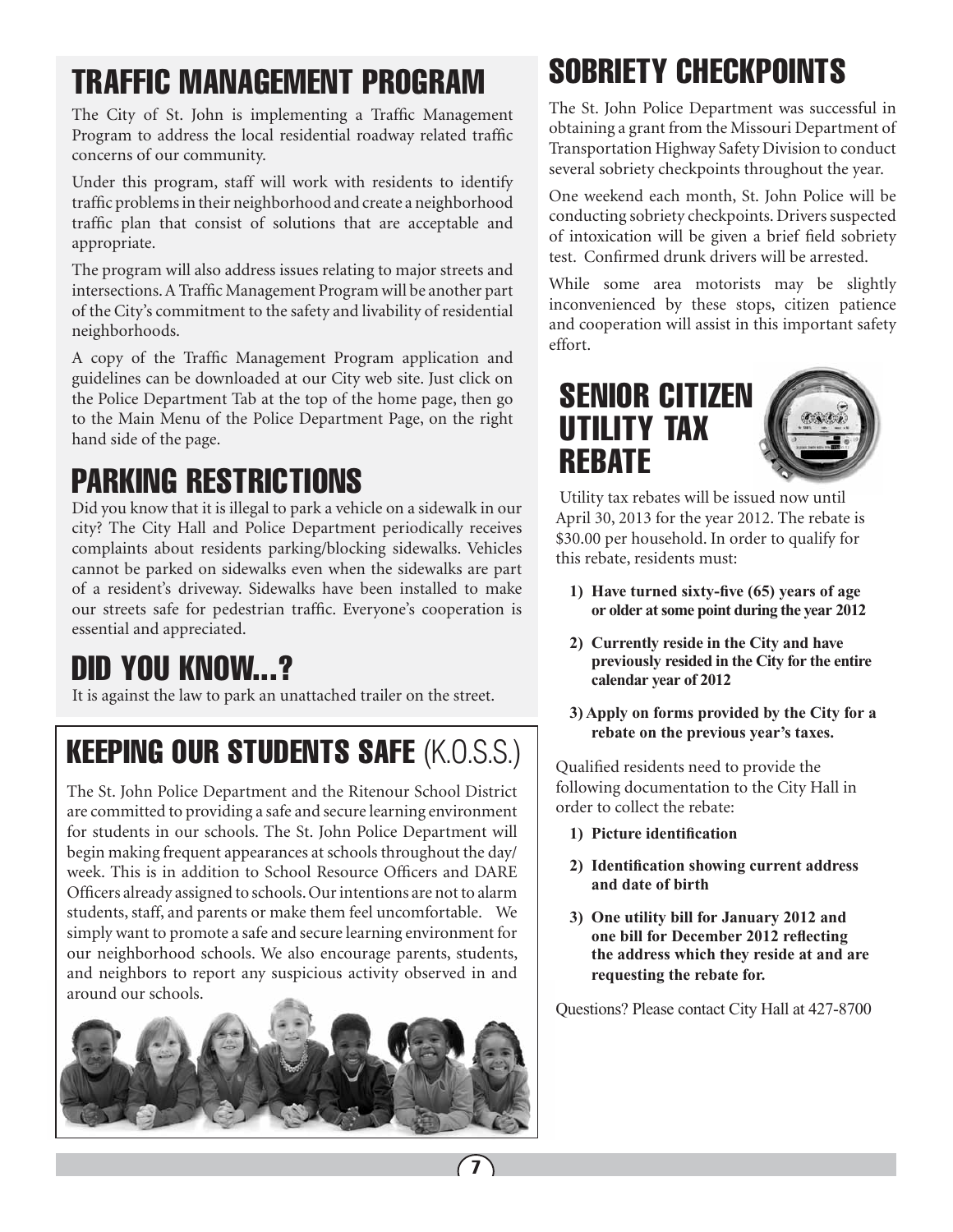

### **REMAINING HOLIDAY SCHEDULE FOR 2013**

#### Memorial Day ~ Monday May 27, 2013

**Monday** routes will be picked up on **Tuesday,** May 28<sup>th</sup> **Tuesday** routes will be picked up on **Wednesday**, May 29<sup>th</sup> **Wednesday** routes will be picked up on **Thursday,** May 30<sup>th</sup> **Thursday** routes will be picked up on **Friday**, May 31<sup>st</sup> **Friday** routes will be picked up on **Saturday,** June 1 st

#### Fourth of July  $\sim$  Thursday July 4, 2013

**Monday** routes will not be affected **Tuesday** routes will not be affected **Wednesday** routes will not be affected **Thursday** routes will be picked up on **Friday** July 5th **Friday** routes will be picked up on **Saturday,** July 6<sup>th</sup>

#### Labor Day ~ Monday September 2, 2013

**Monday** routes will be picked up on **Tuesday**, September 3<sup>rd</sup> **Tuesday** routes will be picked up on **Wednesday,** September 4<sup>th</sup> **Wednesday** routes will be picked up on **Thursday,** September 5<sup>th</sup> **Thursday** routes will be picked up on **Friday,** September 6th **Friday** routes will be picked up on **Saturday**, September 7<sup>th</sup>

#### Thanksgiving  $\sim$  Thursday November 28, 2013

**Monday** routes will not be affected **Tuesday** routes will not be affected **Wednesday** routes will not be affected **Thursday** routes will be picked up on **Friday,** November 29<sup>th</sup> **Friday** routes will be picked up on **Saturday,** November 30<sup>th</sup>

#### Christmas Day  $\sim$  December 25, 2013

**Monday** routes will not be affected **Tuesday** routes will not be affected **Wednesday** routes will be picked up on **Thursday**, December 26<sup>th</sup> **Thursday** routes will be picked up on **Friday**, December 27<sup>th</sup> **Friday** routes will be picked up on **Saturday,** December 28th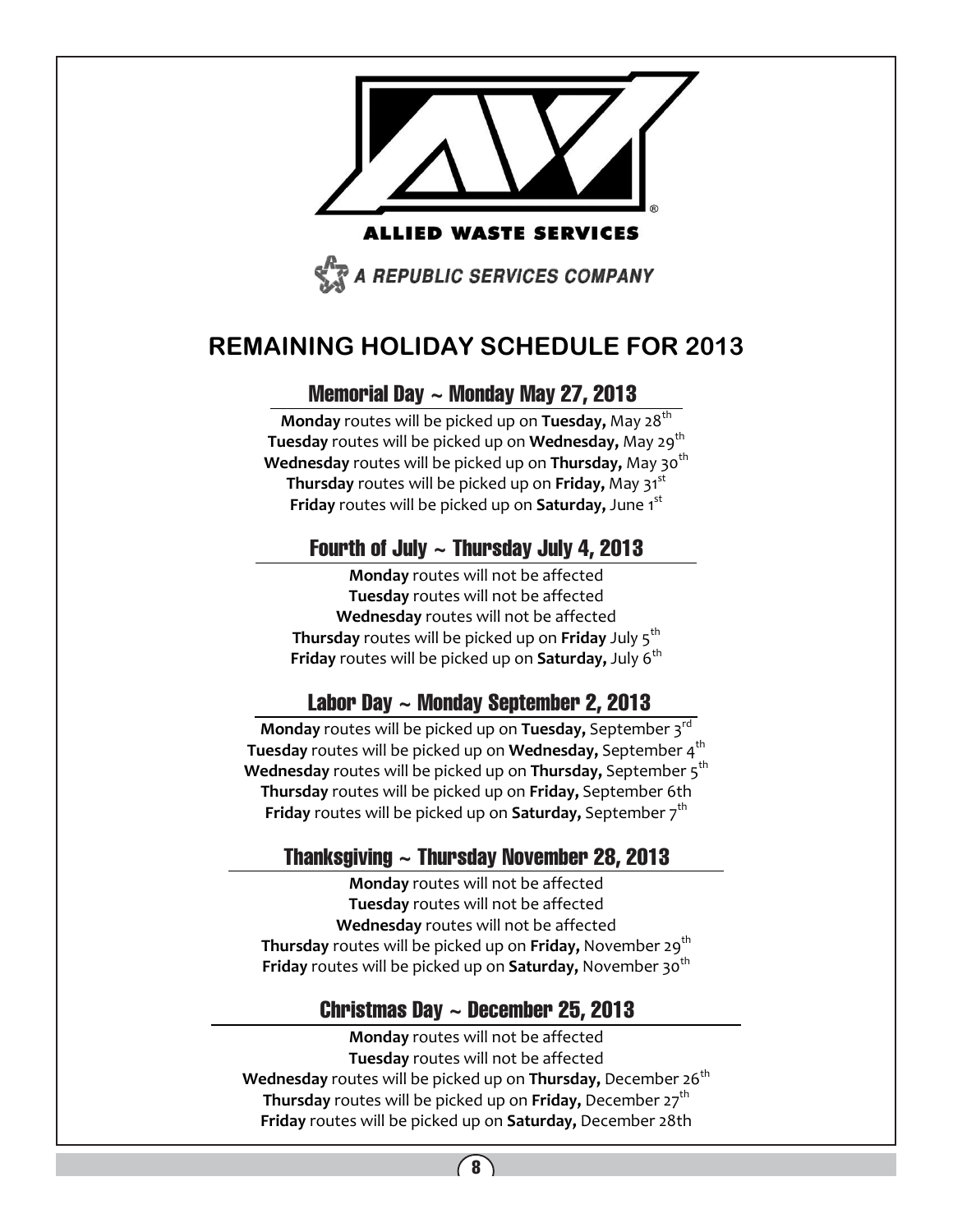## *Spring is here.* PETS — LEASHES, PARKS & WASTE

Many people are out walking their dogs and visiting the parks, which makes this a perfect time to remind pet owners of the rules and regulations for pets in St. John. When outdoors, for their safety and the safety of our residents, all dogs and cats should be kept inside a fenced area from which they cannot escape or kept under tethered control. Dogs and cats are not allowed to roam, or to be away from the owner's premises unless restrained by a leash. Dogs may be tethered in the front of the premises, but only when accompanied by a person and tethered in a way that they may not reach the right-of-way.

St. John has three City parks and one County park. Pets are not allowed in Home Heights Park and should never be allowed to run freely in the parks. Leashed dogs and cats are allowed in St. John Park, Reed Park and the St. Louis County Park on Endicott. St. John City Park and Reed Park both have pet waste stations. These green boxes are located inside the park to provide plastic bags for picking-up and disposing of animal waste deposited in the park.

If your animal defecates anywhere other than the owner's private property, the owner/handler of the animal is required to remove and dispose of the feces prior to leaving the immediate area. Therefore, if you are walking your pet, you should always carry a plastic bag or other means to ensure immediate removal of your animal's feces. If your animal defecates on your own premises, St. John Municipal Code allows 24 hours for the removal of the feces.

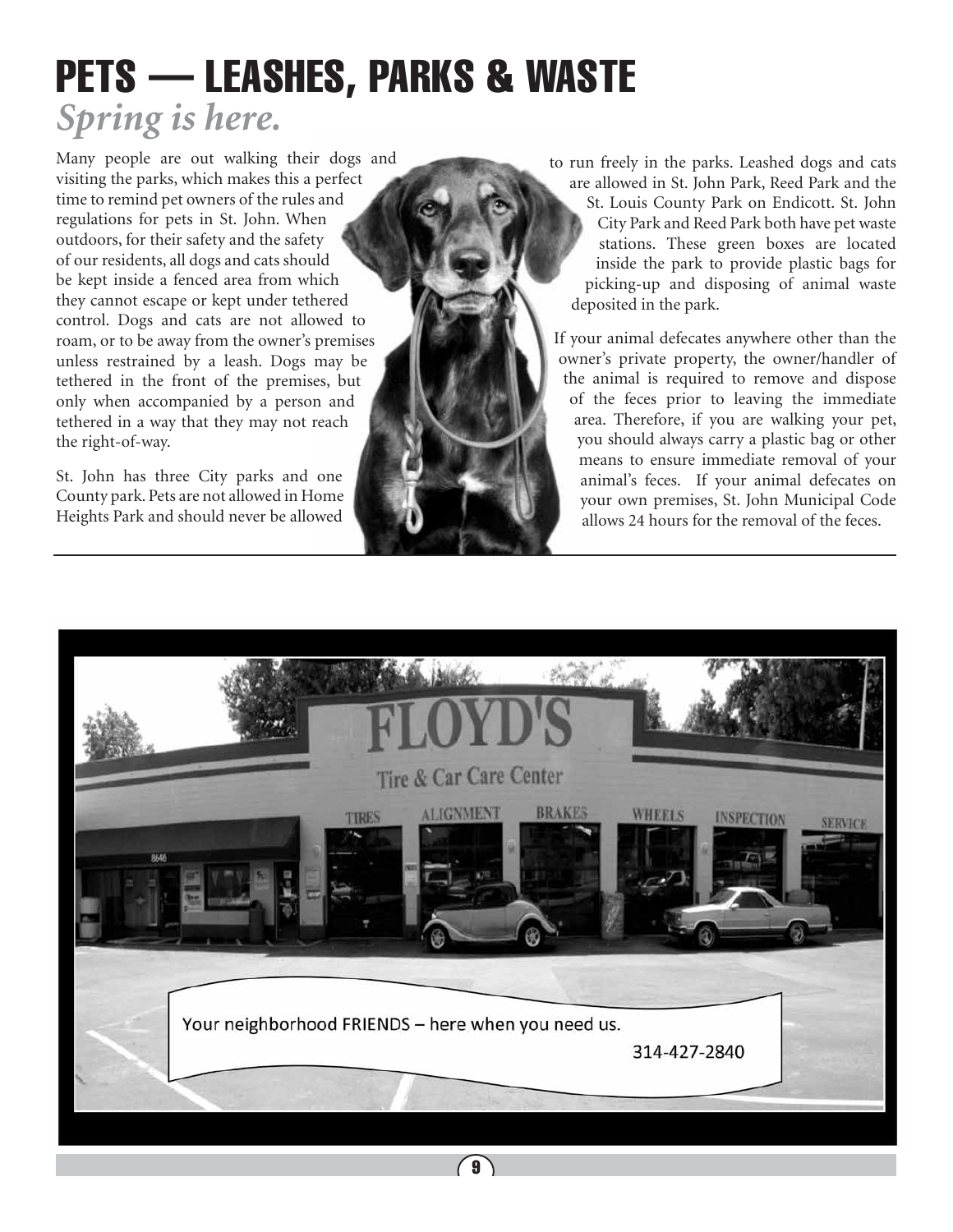# mosquito spraying

Mosquito control in St. Louis County is based upon the principles of integrated pest management, using environmentally friendly approaches. Since the active ingredient in most adulticides has to actually land on a mosquito to kill it, spraying is the least effective means of mosquito control and is therefore less frequently used. Once the spray hits the ground it is ineffective. With the health concerns of West Nile Virus, the main effort is concentrated on pretreatment or larva control because it is the most effective and cost efficient approach. Larva control is made up of two basic components: 1) breeding site elimination; and 2) larviciding.

The County monitors and larvicides public property and easements including ditches, drainage areas, non-flowing creek systems, and sewer catch basins. Residents will want to monitor their own property as the County does not treat private property. Biological mosquito products can be purchased from garden centers, hardware and home supply stores. Look for one that specifies Bti as an active ingredient, or methoprene. These are the products the County uses.

Mosquitoes can breed anywhere that water collects. Residents and businesses need to take some preventative steps to reduce mosquito population on their property. Effective management and prevention of mosquito breeding sites takes a consistent, season long effort from all residents. Taking basic preventative measures in the beginning of the mosquito season will not be enough. Mosquitoes breed in standing water, so every effort must be made to eliminate all sources of standing water. Some common sources of standing water are drainpipes from

down spouts and sump pumps, birdbaths, pet dishes, piles of leaves or grass clippings, ruts in the yard, etc.

As mentioned above, mosquito spraying is the least effective means of control, so don't expect to see the foggers running through the City very often. Spraying is specifically targeted to those areas with the greatest concentration of disease bearing mosquitoes. Spraying decisions are based upon several factors such as mosquito trap results, species identified, quantity collected, positive West Nile Virus results, positive human and animal West Nile Virus cases, complaints, and weather.

Let's all make a consistent and concentrated effort in St. John to prevent mosquitoes and enjoy as vector free a summer as possible.

# GRASS, WEEDS AND NOXIOUS GROWTH

In accordance with the St. John Municipal Code, grass and weeds must be mowed or otherwise maintained so that they do not grow more than eight inches (8") in height. Other deleterious, noxious and unhealthful growths, for example poison ivy, shrubs/trees in the fence line, must be destroyed and removed.

If your property borders a paper street, or other area dedicated to public use, such as right-of-way or a sidewalk, you are responsible to mow and maintain that area too. Since all homes front on a street, the area between your property line and the street which is considered "right-of-way" is the homeowner's responsibility to maintain. When a resident fails to cut, destroy or otherwise remove such growth from their property and adjoining right-of-way, he or she could be subject to prosecution.

Please contact City Hall if you have questions or concerns with regard to growth in your neighborhood. We have a large number of vacant properties in town. If you know a premises is vacant and can see the grass is obviously more than 8" high, please call City Hall. Code Enforcement officials follow a specific notification process which may take a little time to achieve correction, but once the process is complete, the City can take action to regularly maintain the grass at abandoned properties. However, if the premises changes ownership, Code Enforcement is required to repeat the notification process. We appreciate your assistance in keeping St. John a good place to live.



 $(10)$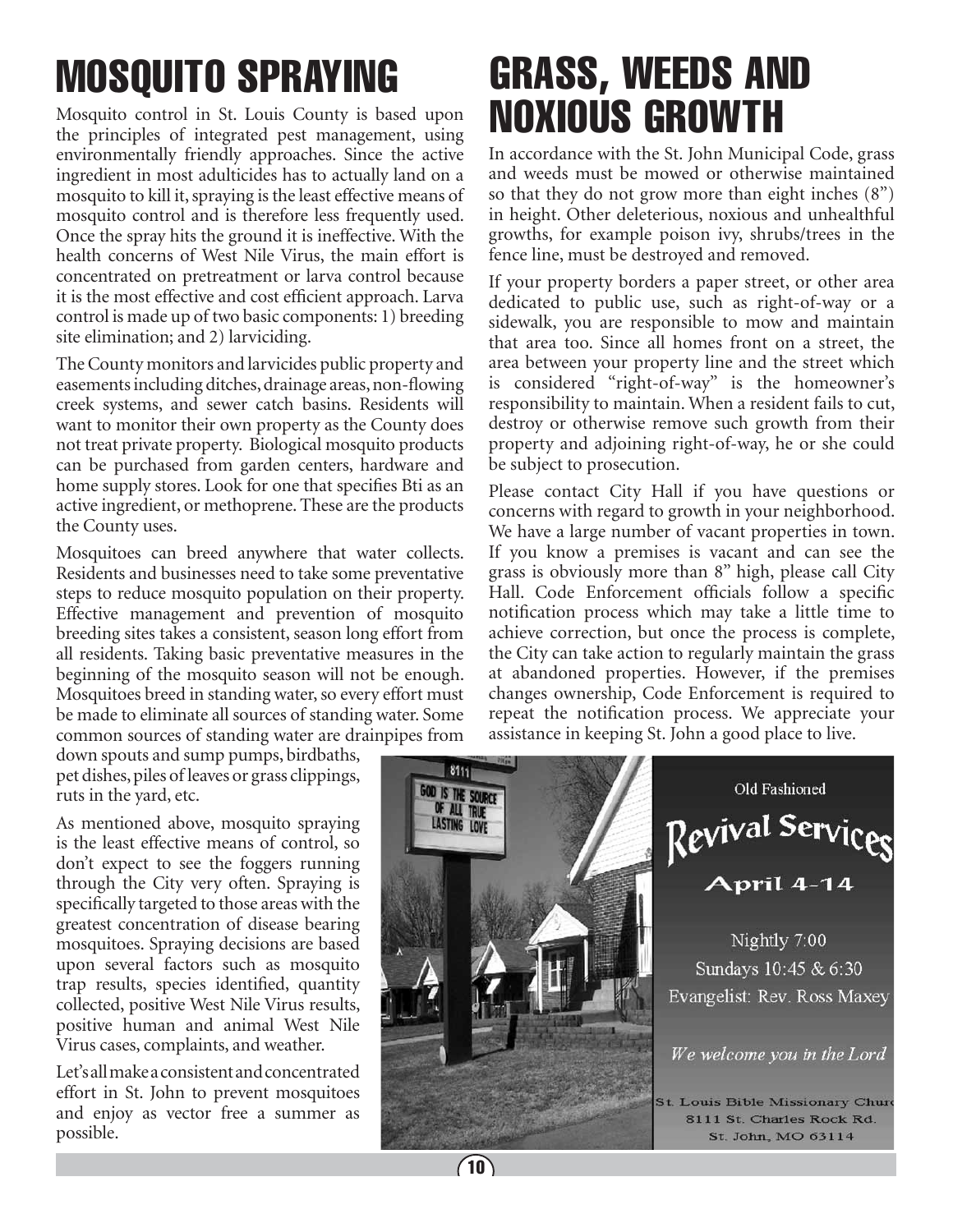# RODENT CONTROL

Rats not only startle and frighten us, they carry diseases, which makes it important to keep rat populations under control. Rats live in burrows underground. They will burrow along the foundation of a house, under a driveway or piles of debris or rubbish. They usually live within 150

feet of their food and water sources. Rats will eat any source of food available, including garbage, pet food, animal feces and that which falls from fruit or nut bearing trees.

Eliminating all sources of food or harborage is the best way to knock down rodent populations and prevent infestations. Dispose of any junk or debris on the premises that could attract rats. Store firewood and other materials 12" off the ground. Ensure all trash is picked up and tightly enclosed in an appropriate container with a lid. Promptly remove and dispose of all animal feces and fruits or nuts which fall from trees on your premises. Store pet food in containers with tight fitting lids.

If you see evidence of rats on your premises, or see rats in your neighborhood, please take immediate action to eliminate the problem. For large infestations, you may



as supplies are limited.

Due to new EPA regulations, the City of St. John Rat Bait Program has changed. We are now required to use pre-loaded, disposable bait stations which will be provided in the original boxes with complete product labeling. This product may be used only in a manner consistent with its labeling.

Residents may still pick-up bait boxes at City Hall between the hours of 8am - 5pm, Monday through Friday. Place boxes at the site of rat activity, but never further than fifty (50) feet from the structure. When the bait station is completely empty, dispose of it in the trash or recycling. If the bait station is partially filled, it may be placed in the trash receptacle only. Unused product must never be flushed down any indoor or outdoor drain.



Visit any of our six locations in St. Louis and St. Charles counties.

(314) 428-1000 or (636) 939-2005

www.stjohnsbank.com



choose friendly servicesm Member<br>**FDIC**